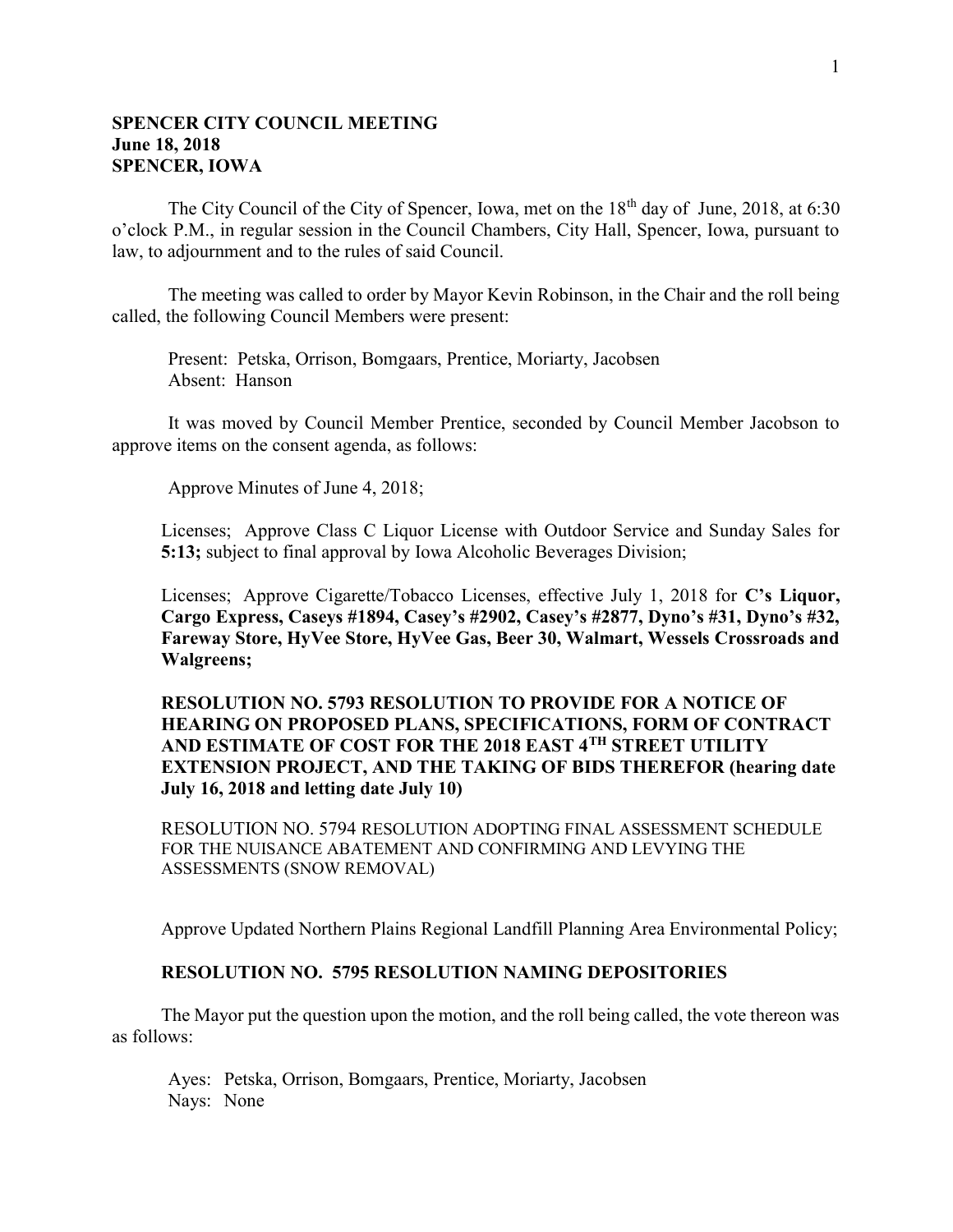Whereupon, the Mayor declared the motion carried

The Mayor announced that this was the time and place set for a Public Hearing on Proposed Plans, Specifications, Form of Contract and Estimate of Cost for Iowa Great Lakes Trail Project Phase II (Letting at Iowa DOT 06/19/2018);

The Mayor declared the Public Hearing Open.

Written Comments Against:

None

Oral Comments Against:

None

Written Comments in Favor:

None

Oral Comments in Favor:

None

The Mayor declared the Public Hearing Closed.

Council Member Orrison introduced and caused to be read the following resolution, and moved its adoption, seconded by Council Member Moriarty; and after due consideration, thereof by the Council, the Mayor, put the question upon the motion, and the roll being called, the following named Council Members voted:

 AYES: Petska, Orrison, Bomgaars, Prentice, Moriarty, Jacobsen NAYS: None

 Whereupon, the Mayor declared the motion duly carried and said Resolution adopted, as follows:

# RESOLUTION NO. 5796 FINALLY APPROVING AND CONFIRMING PLANS, SPECIFICATIONS AND FORM OF CONTRACT FOR IOWA GREAT LAKES TRAIL PROJECT – PHASE II;

Council Member Moriarty introduced and caused to be read the following resolution, and moved its adoption, seconded by Council Member Bomgaars; and after due consideration, thereof by the Council, the Mayor, put the question upon the motion, and the roll being called, the following named Council Members voted: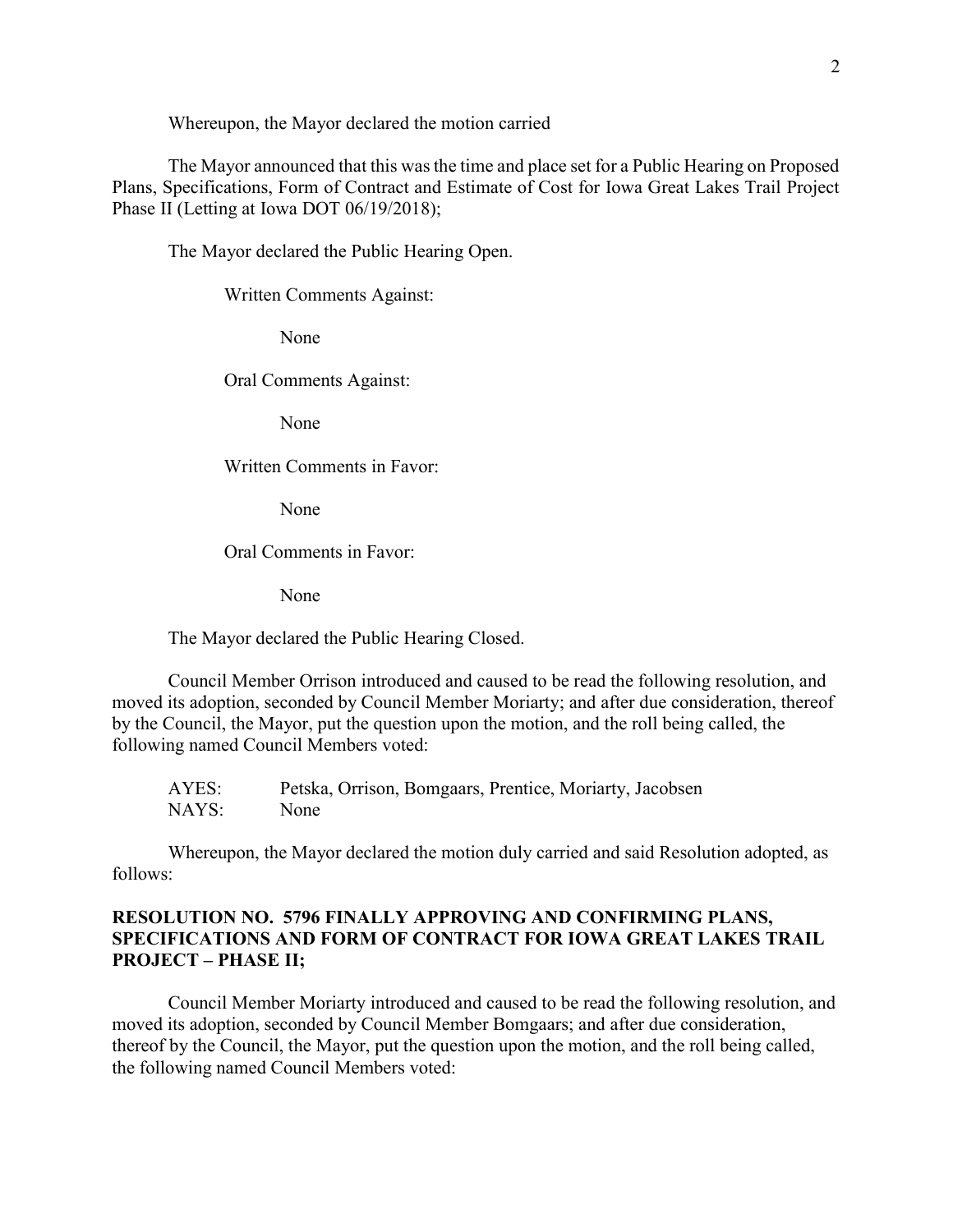| AYES: | Petska, Orrison, Bomgaars, Prentice, Moriarty, Jacobsen |
|-------|---------------------------------------------------------|
| NAYS: | None                                                    |

Thereupon, the resolution was declared adopted, as follows:

### RESOLUTION NO. 5797 RESOLUTION APPROVING A CONTRACT AND PERFORMANCE AND/OR PAYMENT BOND FOR THE 2018 TRANSFER STATION SCALE PROJECT; (BD Construction, \$231,679.28)

It was moved by Council Member Orrison, seconded by Council Member Bomgaars to Approve Grant of Permanent Drainage Easement and Temporary Construction Easement (4<sup>th</sup>) Avenue West: West 16<sup>th</sup> Street to West 18<sup>th</sup> Street) with Clay County Fair Association. The motion was declared carried when all Council Members present voted aye on voice call vote.

It was moved by Council Member Petska, seconded by Council Member Moriarty to Approve Temporary Sidewalk Easements for 4<sup>th</sup> Avenue West CDBG Project with Clay County Fair Association, Johnathan De Graaff, David & Mary Scott, Michelle A. Schaeffer, Diana JP Howe Living Trust, Clara Amanda Graesing, Robert H & Mildred M. Black, Hanna R. Campbell, Linda Maske, LLC, Joseph Spencer, Travis & Nicole Nimke and Brandon Stofferan . The motion was declared carried when all Council Members present voted aye on voice call vote.

It was moved by Council Member Bomgaars, seconded by Council Member Jacobsen to Approve Change Order #3 to 2017 Pederson Park Electrical & Lighting Improvements for a decrease of \$2353 for transformer type change. The motion was declared carried when all Council Members present voted aye on voice call vote.

Council Member Petska introduced and caused to be read the following resolution, and moved its adoption, seconded by Council Member Orrison; and after due consideration, thereof by the Council, the Mayor, put the question upon the motion, and the roll being called, the following named Council Members voted:

 AYES: Petska, Orrison, Bomgaars, Prentice, Moriarty, Jacobsen NAYS: None

Thereupon, the resolution was declared adopted, as follows:

#### RESOLUTION NO. 5798 RESOLUTION ACCEPTING WORK FOR THE 2017 PEDERSON PARK ELECTRICAL AND LIGHTING IMPROVEMENTS PROJECT

It was moved by Council Member Bomgaars, seconded by Council Member Moriarty to Approve removal and disposal of Nuisance at 914 West 5<sup>th</sup> Street, per Spencer Code Section 4-1-9 and to hire DeAnda Bean Walkers and Detasselers, Inc. of Sioux City to remove material and load into dumpster. The motion was declared carried when all Council Members present voted aye on voice call vote.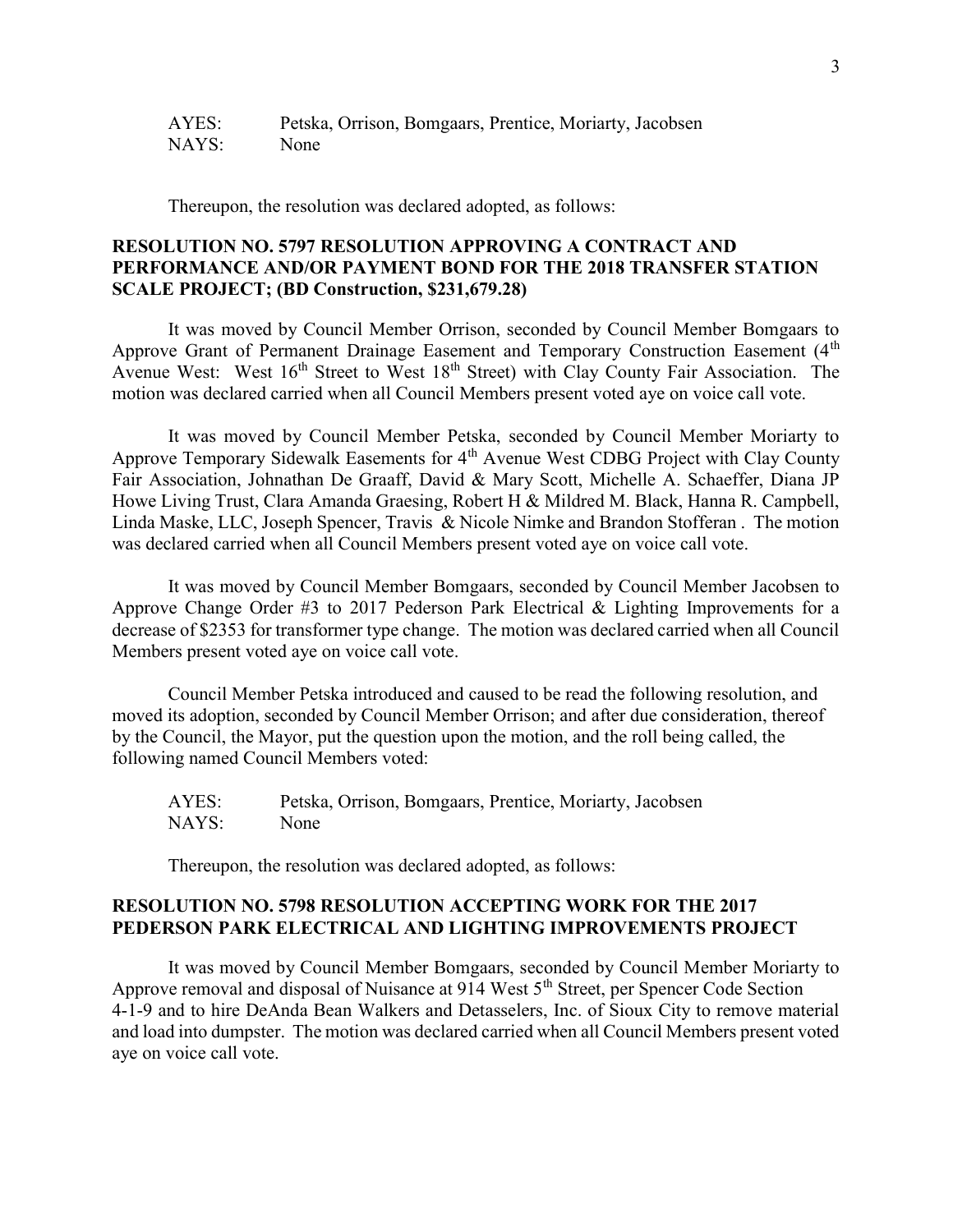It was moved by Council Member Jacobsen, seconded by Council Member Prentice to Authorize hiring DeAnda Bean Walkers and Detasselers, Inc. of Sioux City to empty two residential properties located at 221 and 222 West 2nd Street, recently acquired by the City through District Court. The motion was declared carried when all Council Members present voted aye on voice call vote.

It was moved by Council Member Orrison, seconded by Council Member Jacobsen to Approve Policy for Administration of City of Spencer Social Media Sites. The motion was declared carried when all Council Members present voted aye on voice call vote.

Council Member Orrison introduced and caused to be read the following resolution, and moved its adoption, seconded by Council Member Bomgaars; and after due consideration, thereof by the Council, the Mayor, put the question upon the motion, and the roll being called, the following named Council Members voted:

| AYES: | Petska, Orrison, Bomgaars, Prentice, Moriarty, Jacobsen |
|-------|---------------------------------------------------------|
| NAYS: | None                                                    |

Thereupon, the resolution was declared adopted, as follows:

# RESOLUTION NO. 5799 A RESOLUTION APPROVING AND AUTHORIZING A 2018 FORGIVABLE LOAN EXTENSION AGREEMENT WITH VERIDIAN LIMITED.

It was moved by Council Member Moriarty, seconded by Council Member Petska to Approve Environmental Management System Program Agreement with Iowa Department of Natural Resources for installation of recycling receptacles and pet waste stations throughout the park system. The motion was declared carried when all Council Members present voted aye on voice call vote.

It was moved by Council Member Jacobsen, seconded by Council Member Bomgaars to Approve Renewal of Information Technology Services Agreements with Solutions for City of Spencer and Police Department. The motion was declared carried when all Council Members present voted aye on voice call vote.

Council Member Petska introduced and caused to be read the following resolution, and moved its adoption, seconded by Council Member Orrison; and after due consideration, thereof by the Council, the Mayor, put the question upon the motion, and the roll being called, the following named Council Members voted:

 AYES: Petska, Orrison, Bomgaars, Prentice, Moriarty, Jacobsen NAYS: None

Thereupon, the resolution was declared adopted, as follows:

# RESOLUTION NO. 5800 RESOLUTION ACCEPTING WORK FOR THE 2017 NORTH SCHOOL PARK SHELTER PROJECT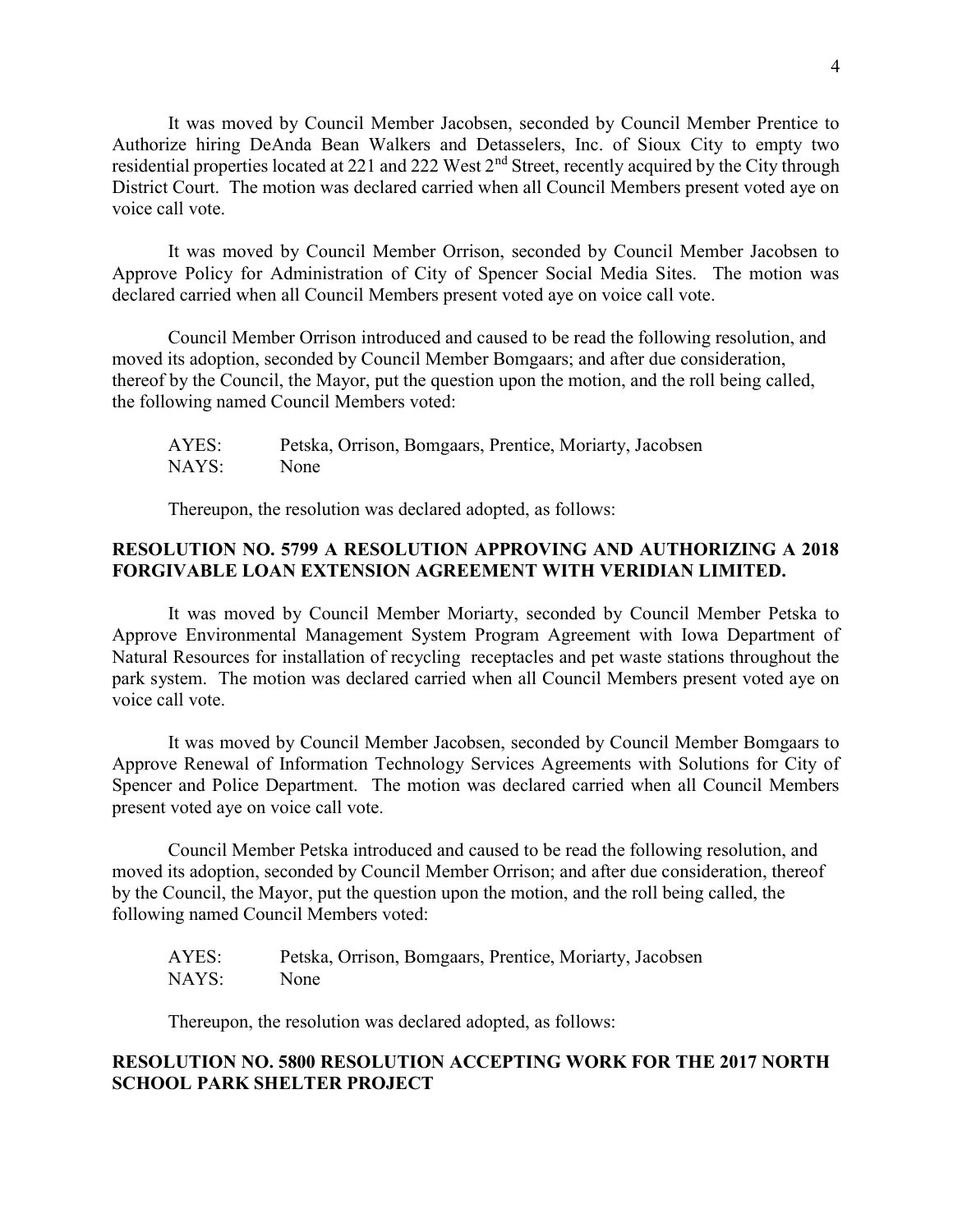#### Engineer's Reports:

#### City Manager's Report:

#### Mayor's Report:

Announcement of intention to re-appoint Connie Larson to the Civil Service Commission (Council action will be July 2, 2018);

It was moved by Council Member Moriarty, seconded by Council Member Orrison to approve Appointments to City of Spencer Board & Commissions:Tim Steffen, Airport Board of Trustees, term expires 6/30/2022; Bob Bates, Airport Board of Trustees, term expires 6/30/2022; Maureen Oechslin, Historical Preservation Commission, term expire 6/30/2021; Audrey Vanderhoff, Library Board of Trustees, term expires 6/30/2024; Jim Quinn,Library Board of Trustees, term expires 6/30/2024; Cindy Greer, Park Board, term expires 6/30/2024; Donavan Wunschel, Planning & Zoning Commission, term expires 6/30/2023; Randy Cauthron, Renaissance Initiative Committee, term expires 6/30/2021; Kris Todd, Renaissance Initiative Committee, term expires 6/30/2021; John Goede Renaissance Initiative Committee, term expires 6/30/2021; Jason Manwarren, Zoning Board of Adjustment, term expires 6/30/2023; Terry Peterson, Zoning Board of Adjustment, term expires 6/30/2023. The motion was declared carried when all Council Members present voted aye on voice call vote.

#### Council/Committee Reports:

It was moved by Council Member Prentice, seconded by Council Member Jacobsen to approve the Bills and Claims and Funds Transfers. The motion was declared carried when all Council Members present voted aye on voice call vote.

#### Other Business/Opportunity to Address the Council;

It was moved by Council Member Petska and seconded by Council Member Moriarty to adjourn the meeting of the Spencer City Council at 6:56 o'clock P.M. The motion was declared carried when all Council Members present voted aye on voice call vote.

ATTEST:

Kevin Robinson, Mayor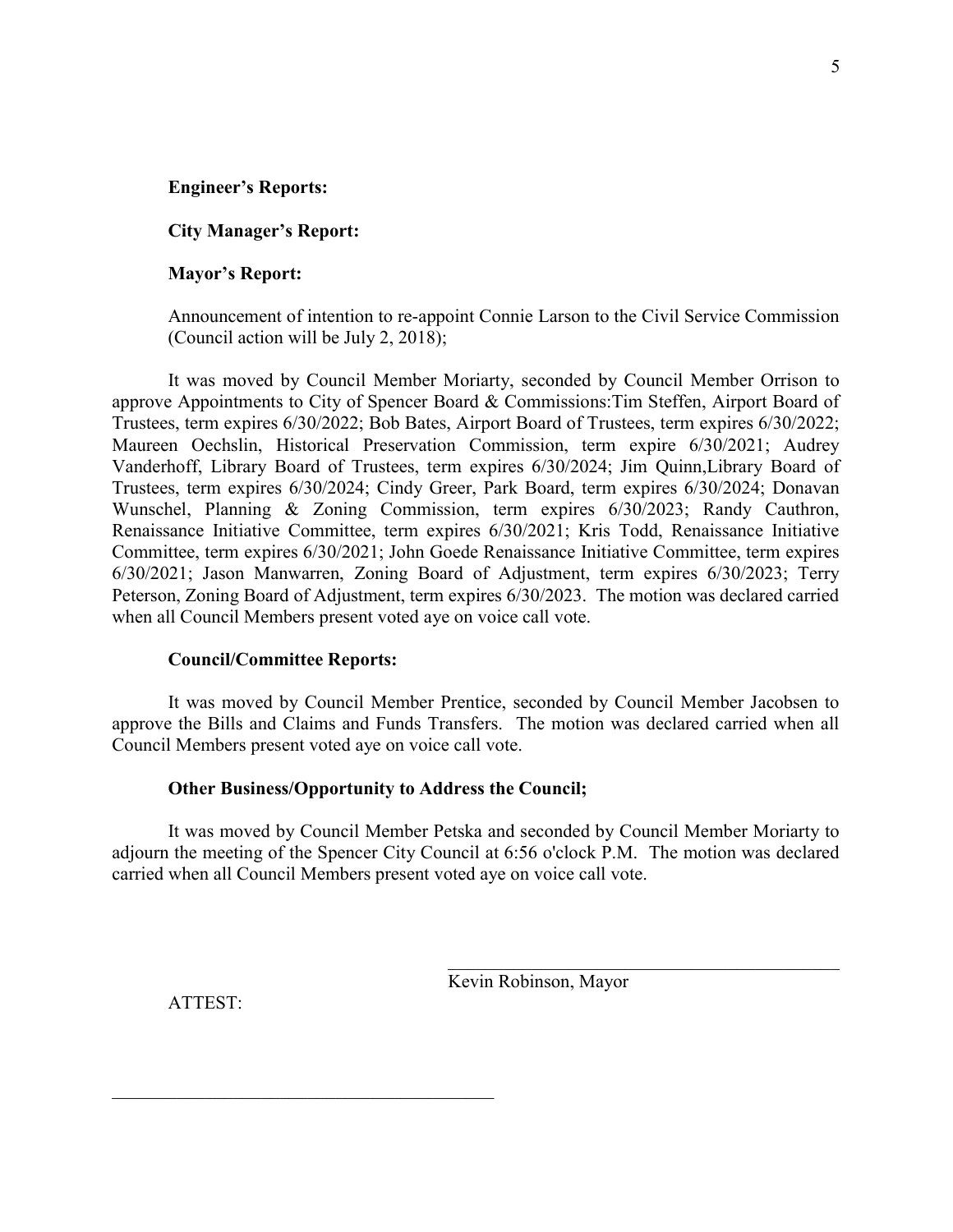# Theresa E. Reardon, City Clerk

# (SEAL)

# Claims June 4, 2018

| <b>VENDOR SORT KEY</b>              | <b>DESCRIPTION</b>                              | <b>AMOUNT</b> |
|-------------------------------------|-------------------------------------------------|---------------|
| A & M Inc                           | laundry svce 5/14/18 golf                       | 53.72         |
| <b>AFLAC</b>                        | aflac insurance                                 | 1,079.97      |
| AVERA MEDICAL GROUP SPENCER         | me/ee hep shot-salmon                           | 42.00         |
| Advanced Door System                | garage door repair                              | 678.02        |
| Airgas North Central                | ground clamp                                    | 8.77          |
| All American Turf Beauty Inc        | lawn svc-s of w park st/2n                      | 46.54         |
| All Star Pro Golf                   | flix lite ds divot tool                         | 407.04        |
| Alpha Wireless                      | wt maintenance/radio repair                     | 343.36        |
| Arnold Motor Supply                 | misc parts/supplies                             | 284.78        |
| <b>Bankers Trust</b>                | int/principal/fee-go bond                       | 785,511.12    |
| Bates, Robert & Kimberly            | ty 16/17 ssmid p#963618413                      | 112.11        |
| <b>Black Hills Energy</b>           | 4/11-5/11 mo chg                                | 39.94         |
| <b>Bomgaars</b>                     | misc parts/supplies                             | 559.62        |
| <b>Bound Tree Medical LLC</b>       | ems supplies                                    | 144.34        |
| <b>Buxton Company</b>               | retail recruitment solutio                      | 25,000.00     |
| C & C Manufacturing LLC             | air cond/intake u #850                          | 510.64        |
| <b>Carroll Construction Supply</b>  | concrete curing/misc                            | 1,922.84      |
| Clay County Auditor                 | june mo share local option                      | 16,276.27     |
| Clay County Extension - ISU         | mosquito certification                          | 65.00         |
| Clay County Recorder                | recording fees                                  | 71.00         |
| Clay County Sherriffs Office        | garnishment                                     | 63.84         |
| Colonial Life Insurance             | colonial life insurance                         | 142.02        |
| Consumer Lumber Company             | keys                                            | 4.65          |
| Crysteel Truck Equipment            | bedliner u #15                                  | 650.00        |
| Culligan of Spencer                 | 5/18/18 water - pd                              | 49.95         |
| Department of Human Services        | child support payments                          | 981.68        |
| Determan, Mike & Kay                | sidewalk reimbursement - 7                      | 432.00        |
| Duininck                            | asphalt                                         | 813.70        |
| <b>Emmetsburg Reporter Democrat</b> | $4/24/18$ golf tab ad                           | 135.00        |
|                                     | depend flex/vol life ins/midical flex/group ins |               |
| <b>Employee Benefit Services</b>    | flex                                            | 125,423.92    |
| Farmers Trust & Savings Bank        | payroll taxes                                   | 37,775.81     |
| Fire Proof Plus Inc                 | annual fire extinguisher i                      | 139.50        |
| Fleetpride                          | hyd motor asy u #300 cemet                      | 446.72        |
| Fox International Inc / NCI         | fuel pump u #85                                 | 117.73        |
| <b>Galens Pro Mow LLC</b>           | chain saw sharpener/repairs/parts               | 136.49        |
| <b>Graettinger Hardware</b>         | shop tool/air compressor part/screen            | 15.67         |
| <b>Graham Tire Center</b>           | tire repair                                     | 19.37         |
| H & N Chevrolet-Buick               | ty 16/17 ssmid refunds                          | 660.77        |
| Hansons Plumbing & Heating          | repair shorted wire                             | 328.42        |
| Hulstein Excavating Inc             | pay est #1-4th ave cdbg p                       | 106,096.00    |
| I Wireless                          | 5/22-6/21 mo chg-planning                       | 43.49         |
| <b>IAPMO</b>                        | 1 yr sub renewal - schmidt                      | 200.00        |
| ICMA Retirement Trust - 457         | icma                                            | 360.00        |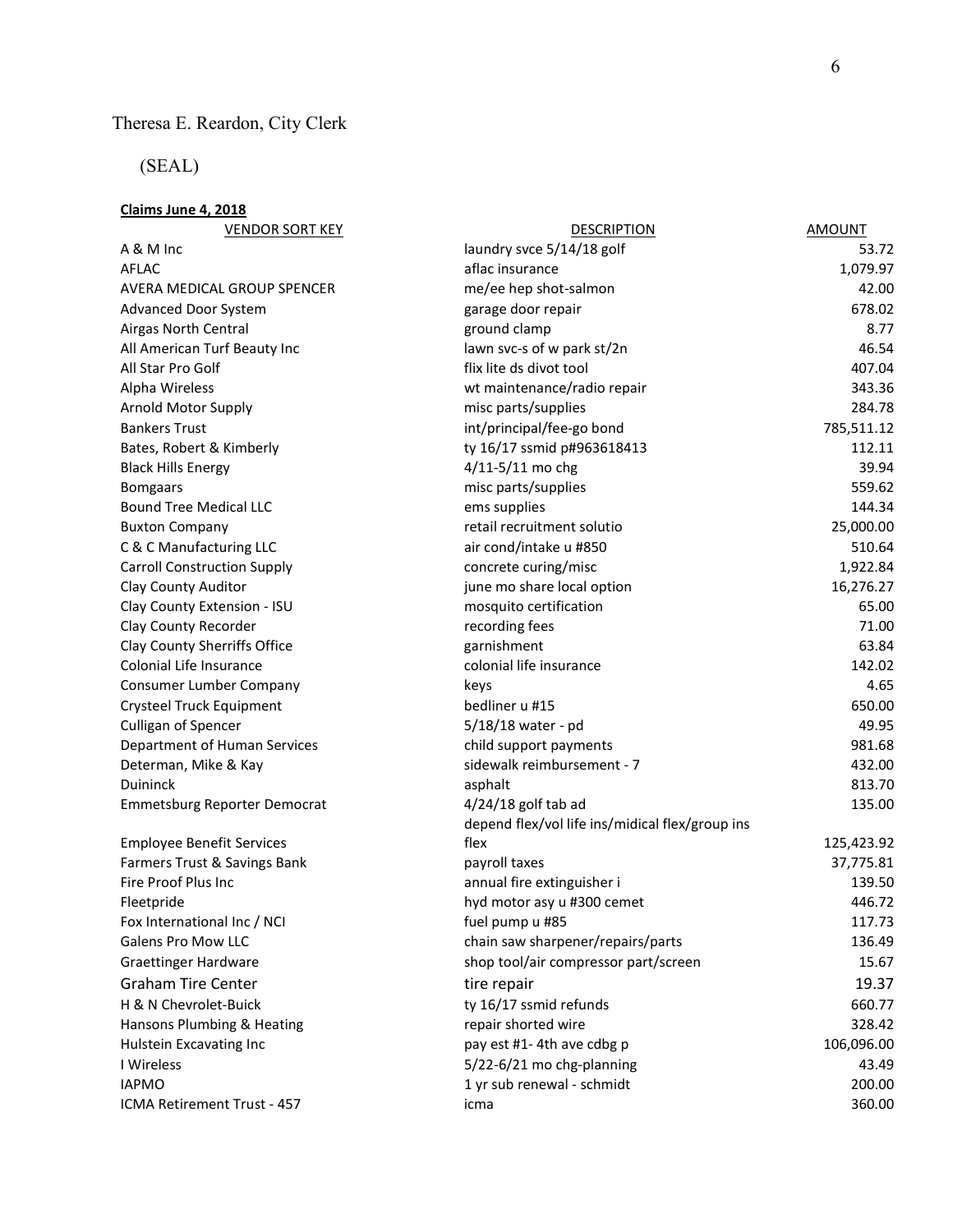| <b>IMLA</b>                            | imla-don hemphill                         | 480.00     |
|----------------------------------------|-------------------------------------------|------------|
| Insurance Associates                   | airport liability fy 18/19                | 7,182.00   |
| <b>IPERS</b>                           | ipers                                     | 18,287.27  |
| Inspiron Logistics LLC                 | wens svce 2018-19                         | 2,640.00   |
| Iowa Department of Transportation      | renewal fee for ad signs                  | 45.00      |
| Iowa Finance Authority                 | bond int/principal/fee                    | 728,437.19 |
| lowa Information Inc                   | dis golf guide                            | 159.95     |
| Jacobson Homes Corp                    | sidewalk reimbursement 201                | 395.50     |
| Janitors Closet                        | cleaning supplies                         | 253.70     |
| <b>Johnston AutoStores</b>             | misc parts/supplies                       | 322.75     |
| <b>KUYY-FM</b>                         | ads                                       | 162.00     |
| Kimball Midwest                        | cleaner & connector                       | 57.42      |
| Kristat Auto Parts LLC                 | shop tool - socket                        | 5.29       |
| Lampline Lighting Inc                  | led strobe u #64                          | 224.65     |
| Lawn Care Barber                       | mowing charges                            | 399.00     |
| Leading Edge Aviation                  | may 2018 monthly mgmt fees                | 3,104.17   |
| Maxwell Food Equipment Inc             | misc supplies                             | 77.54      |
| Maxyeild Cooperative-Acct 4529         | weed killer/fuel                          | 25,325.01  |
| Menards -Spencer                       | misc parts/supplies                       | 491.43     |
| Mid Iowa Sales                         | degreaser                                 | 67.95      |
| Mr Drain Man LLC                       | sewer cleaning-city hall                  | 225.00     |
| Municipal Fire & Police Retirement Sys | civil svce p/f                            | 18,676.98  |
| Napa Auto Parts                        | misc parts/supplies                       | 132.90     |
| Nielsen's Tire Company                 | car tube/tire svce                        | 23.95      |
| Northern Lights Food Service           | concession supplies                       | 466.29     |
| Northwest Iowa League of Cities        | nwilc mtg 5/17/18                         | 60.00      |
| Northwest Iowa Planning & Development  | admin costs/ent cap projects              | 6,620.00   |
| <b>OEL Construction Services Inc</b>   | pay est #1 - 18th st trail                | 98,405.53  |
| Old Dutch Foods Inc                    | chips                                     | 24.50      |
| Omni Engineering                       | asphalt                                   | 833.25     |
| ** PAYROLL EXPENSES                    | 5/21/2018 - 6/04/2018                     | 199,838.34 |
| People for Pets                        | may 2018 monthly agreement                | 400.00     |
| Petty Cash - Aquatic Center            | petty cash aquatic ctr-sta                | 350.00     |
| Petty Cash-Spencer Municipal Golf Cour | reimbusre golf checkbook                  | 3,036.84   |
| Pixler Electric                        | pump house modifications-g                | 5,722.58   |
| Productivity Plus Account/Spencer Red  | Productivity Plus Account/                | 447.31     |
| <b>Quail Construction</b>              | pay est #3-north park scho                | 18,899.40  |
| SWANA                                  | swana membersip renewal-du                | 180.00     |
| <b>Sherwin Williams</b>                | sprayer lube                              | 9.89       |
| <b>Speed Printers</b>                  | business cards-mayor robin                | 42.00      |
| Spencer Area Jobs Trust                | qhi #81 & #82                             | 20,000.00  |
| Spencer Auto Parts                     | misc parts/supplies                       | 907.63     |
| Spencer Chamber of Commerce            | advertising                               | 75.00      |
| <b>Spencer Community Schools</b>       |                                           |            |
| Spencer Employess Association.         | jun mo share local option<br>sea dues     | 40,690.68  |
|                                        |                                           | 140.00     |
| <b>Spencer Family YMCA</b>             | concession stand and aquatic op agmt 2018 | 21,079.66  |
| <b>Spencer Municipal Utilities</b>     | $5/1 - 5/31$ mo chg                       | 3,023.42   |
| <b>Spencer Office Supplies</b>         | office supplies                           | 644.20     |
| <b>Spencer Signs</b>                   | decals u #64                              | 55.00      |
| The Messenger                          | 04/16/18 golf directory                   | 150.00     |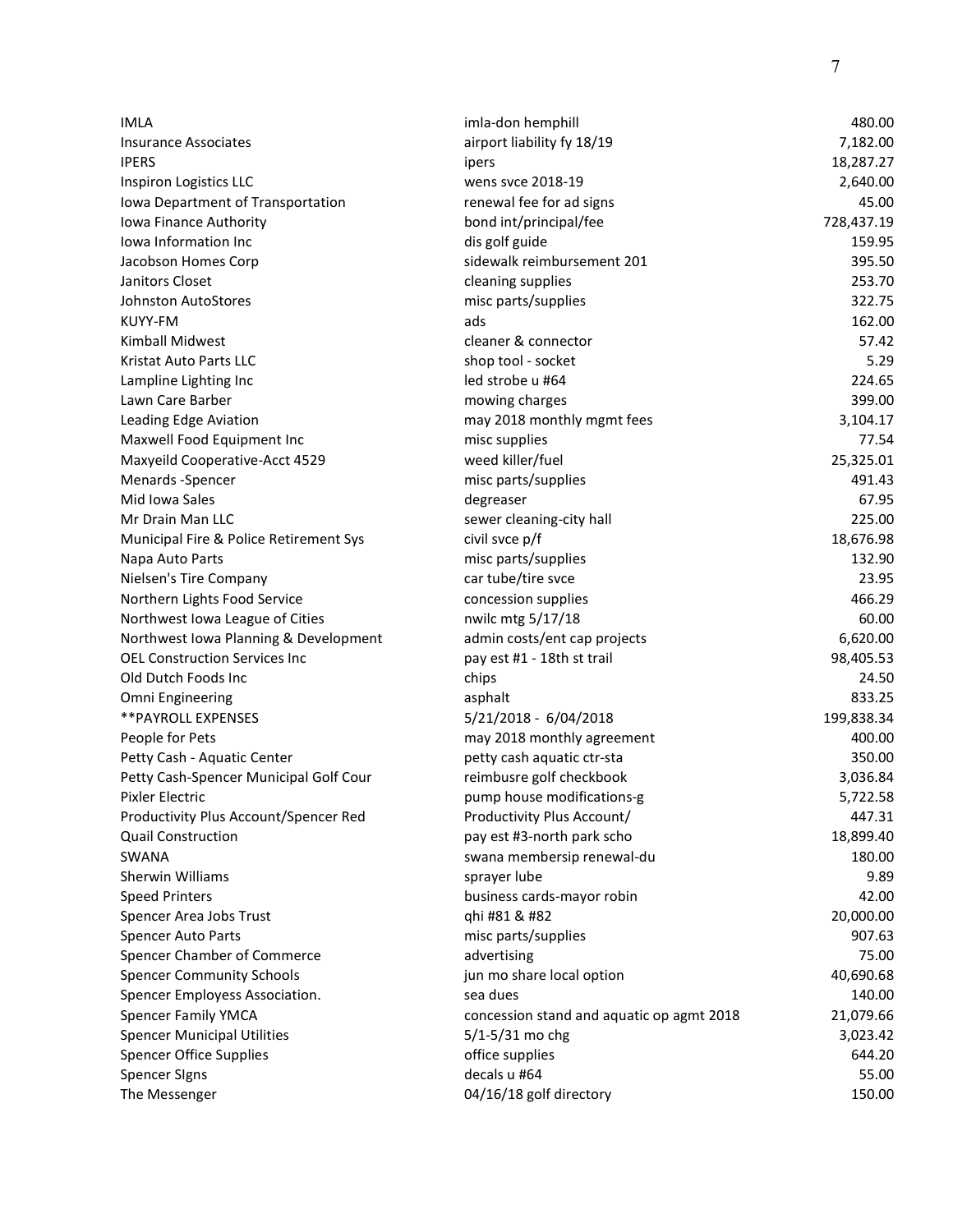| The Water Connection            | water, cups                       | 51.80    |
|---------------------------------|-----------------------------------|----------|
| Tiger Pride Lawn Care           | lawn svce - city hall             | 46.83    |
| Treasurer, State of Iowa        | state withholding                 | 8,120.00 |
| Turfwerks                       | solenoid/equip for gsp irrigation | 3,382.79 |
| United Rotary Brush Corporation | sweeper parts u #85               | 614.00   |
| Verizon Wireless                | $5/9 - 6/8$ mo chg pole came      | 120.03   |
| Visa (Admin)                    | monthly credit card charges       | 2,346.84 |
| Visa (Fire)                     | monthly credit card charges       | 3,712.08 |
| Visa (Library)                  | monthly credit card charges       | 4,071.72 |
| Visa (Police)                   | monthly credit card charges       | 560.00   |
| Visa (Golf)                     | monthly credit card charges       | 95.72    |
| Visa - Park                     | monthly credit card charges       | 134.53   |

========== FUND TOTALS ============

| $\mathbf{1}$ | <b>GENERAL FUND</b>              |                     | 256,856.04   |
|--------------|----------------------------------|---------------------|--------------|
| 49           | <b>DRUG EDUCATION</b>            |                     | 153.78       |
| 60           | <b>SRTS RESERVE</b>              |                     | 827.50       |
| 90           | <b>QUALITY HSG INITIATIVE</b>    |                     | 20,000.00    |
| 112          | <b>FICA/IPERS</b>                |                     | 16,062.95    |
| 115          | <b>GROUP INSURANCE</b>           |                     | 113,293.96   |
| 118          | <b>POLICE PENSION</b>            |                     | 10,654.29    |
| 120          | <b>FIRE PENSION</b>              |                     | 3,018.01     |
| 124          | <b>LOCAL OPTION SALES TAX</b>    |                     | 56,966.95    |
| 127          | <b>SALES TAX TIF</b>             |                     | 25,000.00    |
| 162          | <b>SSMID</b>                     |                     | 772.88       |
| 200          | <b>DEBT SERVICE</b>              |                     | 799,828.44   |
| 300          | <b>CAPITAL IMPROVEMENT</b>       |                     | 234,123.51   |
| 600          | <b>ENTERPRISE CAPITAL IMPR</b>   |                     | 1,674.00     |
| 620          | <b>SANITARY SEWER</b>            |                     | 3,226.65     |
| 635          | SEWER DEBT SINKING FUND          |                     | 714,119.87   |
| 660          | <b>AIRPORT ENTERPRISE</b>        |                     | 11,100.26    |
| 670          | <b>SOLID WASTE</b>               |                     | 28,507.65    |
| 673          | <b>LANDFILL</b>                  |                     | 13,587.87    |
| 682          | ENVIRONMENTAL MANAGEMENT         |                     | 119.15       |
| 690          | <b>REGIONAL COLLECTION CENTE</b> |                     | 1,355.76     |
| 745          | <b>GOLF COURSE</b>               |                     | 24,056.08    |
| 949          | <b>CENTRAL GRAGE</b>             |                     | 277.66       |
| 950          | <b>FUEL EQUIPMENT</b>            |                     | 25,145.06    |
|              |                                  | <b>GRAND TOTAL:</b> | 2,360,728.32 |

| Claims June 18, 2018         |                             |               |
|------------------------------|-----------------------------|---------------|
| <b>VENDOR SORT KEY</b>       | <b>DESCRIPTION</b>          | <b>AMOUNT</b> |
| $A & M$ Inc.                 | laundry svce                | 379.90        |
| AFLAC                        | aflac insurance             | 881.81        |
| Advanced Door System         | repair lift gate            | 72.00         |
| Advanced Systems Inc         | copeir maintenance          | 397.72        |
| Alex Air Apparatus Inc       | jaws of life charger        | 964.00        |
| All American Turf Beauty Inc | lawn care                   | 281.75        |
| Alliant Energy/ILP           | street lighting $5/2 - 6/4$ | 285.07        |
| Alpha Wireless               | repair lightbar/headset     | 450.00        |
| Anderson, Michael            | safety boot allowance 2018  | 75.00         |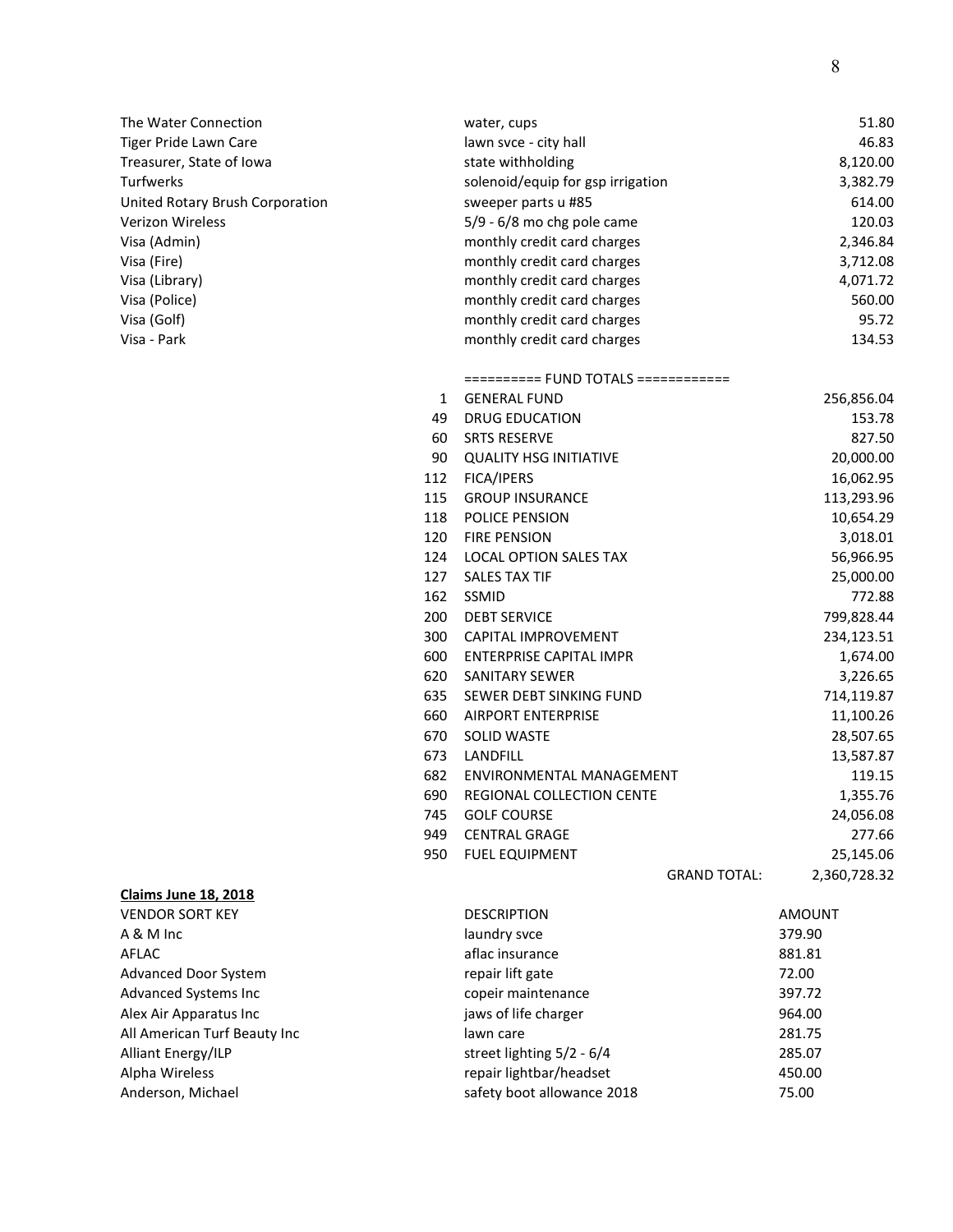| Animal Medical Center PC Hartley/Spenc  | may animal pickups                              | 939.00    |
|-----------------------------------------|-------------------------------------------------|-----------|
| Arnold Motor Supply                     | misc parts/supplies                             | 938.29    |
| <b>Atlantic Coca-Cola</b>               | concession stand stock                          | 452.54    |
| Baker & Taylor                          | books                                           | 466.06    |
| <b>Black Hills Energy</b>               | monthly utility charges                         | 1,230.29  |
| <b>Bluespace Creative</b>               | water quality signs                             | 464.00    |
| Bolton & Menk INc                       | eng svcs thru 5/25/18                           | 4,422.96  |
| <b>Bomgaars</b>                         | misc parts/supplies                             | 828.96    |
| <b>Book Look</b>                        | adult & kid books                               | 856.43    |
| Bryan Rock Products Inc                 | in field matl                                   | 1,165.23  |
| Bubbles/Bee Kleen                       | finance charges                                 | 1.00      |
| <b>Buds Service Inc</b>                 | towing                                          | 1,500.00  |
| C4L & Associates                        | programming                                     | 350.00    |
| Campbell Tree Service Ltd               | tree trimming                                   | 7,205.00  |
| <b>Canon Financial Services LLC</b>     | copier contract                                 | 172.00    |
| Carey's Electronics                     | projector repair                                | 77.00     |
| <b>Carroll Construction Supply</b>      | misc parts/supplies                             | 504.68    |
| <b>Center Point Publishing</b>          | standing order LP                               | 2,185.92  |
| <b>Central Payment</b>                  | May monthly cc fees                             | 1,995.54  |
| <b>Century Business Products</b>        | copier contract                                 | 115.35    |
| <b>Certified Testing Services Inc</b>   | testing                                         | 3,065.25  |
| Christians Sheet Metal HVAC Inc         | filter screen repair/pair sign pillars          | 4,815.50  |
| Clay County Recorder                    | easements                                       | 54.00     |
| Clay County Sherriffs Office            | garnishment                                     | 142.55    |
| Clemen, Eli                             | safety boot allowance 2018                      | 75.00     |
| Colonial Life Insurance                 | colonial life insurance                         | 142.02    |
| Community Insurance                     | june 2018 broker fee                            | 1,000.00  |
| <b>Continental Research Corporation</b> | graffitti supplies                              | 601.19    |
| Cooperative Energy Company              | 502 gal no lead - cemetery                      | 1,384.01  |
| <b>Copper Cottage</b>                   | water heater repair                             | 243.50    |
| <b>Crescent Electric</b>                | electrical/light supplies                       | 112.37    |
| Culligan of Spencer                     | water for ch cooler                             | 7.00      |
| DeAnda Bean Walker and Detasselers Inc  | litter pick up                                  | 2,500.00  |
| Dels Garden Center                      | flowers                                         | 143.47    |
| Denison Fire Department                 | summer throwdown registrat                      | 1,350.00  |
| Department of Human Services            | child support payments                          | 981.68    |
| Don Pierson Ford                        | lite socket u #43                               | 16.71     |
| E M S Auto Parts/Emmertsburg Auto Plus  | shop supplies                                   | 48.18     |
| ET Products Co Inc                      | diesel fuel additive                            | 190.88    |
| <b>Ecolab Pest Elimination</b>          | airport pest control 5/2/1                      | 125.29    |
| <b>Elliott Equipment Co</b>             | sewer camera repair/pins                        | 364.63    |
|                                         | depend flex/vol life ins/midical flex/group ins |           |
| <b>Employee Benefit Services</b>        | flex                                            | 12,129.96 |
| <b>Exhaust Pros</b>                     | crankshaft issues #977                          | 323.53    |
| Fareway Stores Inc #788                 | supplies                                        | 39.51     |
| Farmers Trust & Savings Bank            | payroll taxes/bank fees                         | 41,277.09 |
| <b>Fastenal Company</b>                 | misc parts/supplies                             | 837.95    |
| Fleetpride                              | misc parts/supplies                             | 1,870.06  |
| Fox International Inc / NCI             | misc parts/supplies                             | 1,328.78  |
| Freeman, Larry                          | mosquito spray testing 6/1                      | 15.00     |
|                                         |                                                 |           |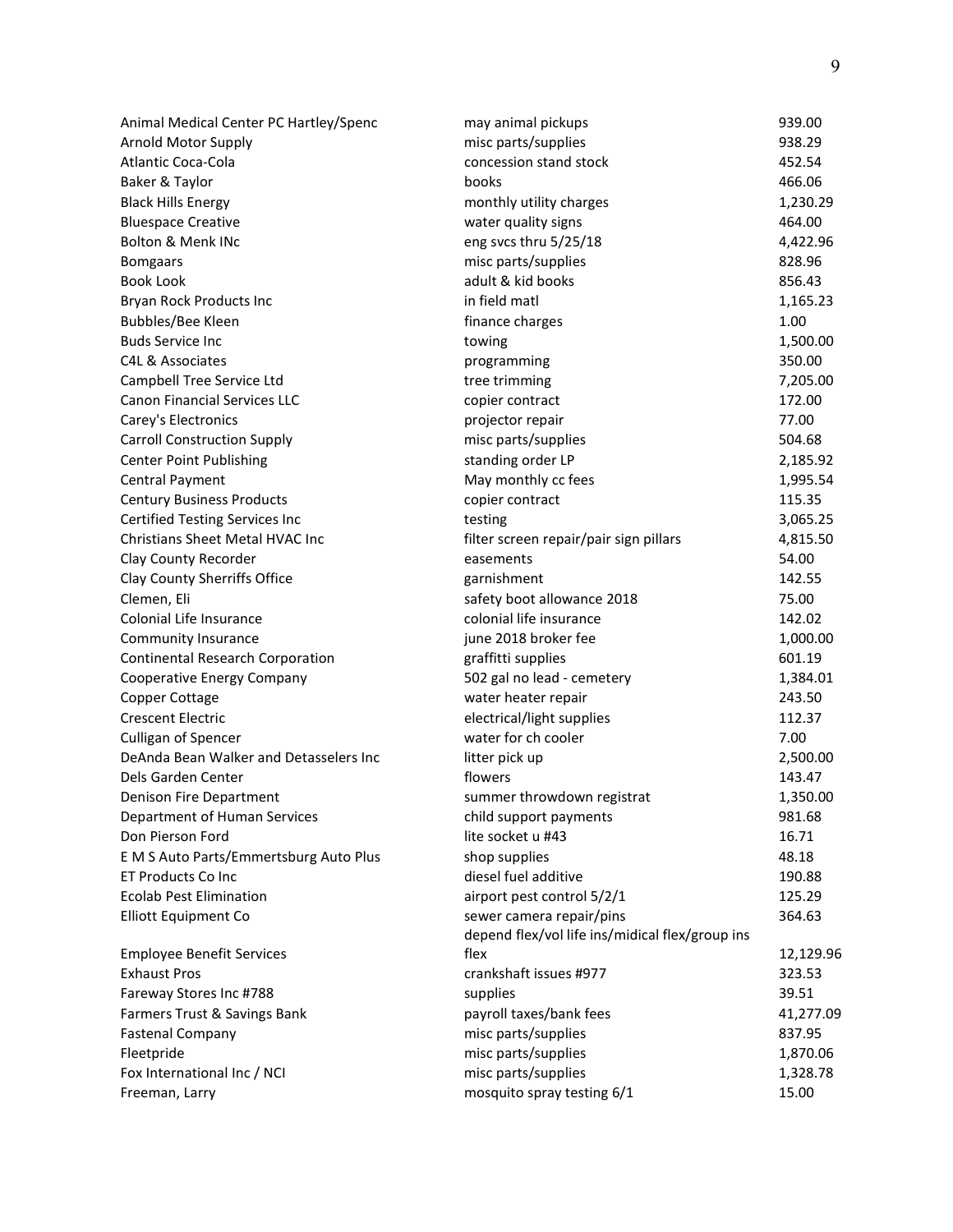| GCS Tech Inc                           | new wifi connections                     | 490.00    |
|----------------------------------------|------------------------------------------|-----------|
| Gale/Cengage Learning                  | Ip books                                 | 197.93    |
| <b>Galens Pro Mow LLC</b>              | svce repairs/parts                       | 1,319.35  |
| <b>General Traffic Controls</b>        | traffic signal repair                    | 1,192.45  |
| Goyette, Tom                           | safety boot allowance 2018               | 75.00     |
| Gradys Upholstery                      | seat recovered                           | 105.00    |
| <b>Graettinger Hardware</b>            | bolts                                    | 3.70      |
| <b>Graham Tire Center</b>              | tires/mount/repairs                      | 1,567.10  |
| Greg's Repair                          | mower repair                             | 108.45    |
| H & N Chevrolet-Buick                  | truck repairs                            | 68.70     |
| Halverson, Norman                      | sidewalk reimb - 512 4th s               | 405.00    |
| Hansons Plumbing & Heating             | ac south unit city hall/A/C replacement  | 2,568.58  |
| Harson, Christine                      | wellness reimbursement                   | 100.00    |
| Hemphill Law Office PLC                | may 2018 legal services                  | 4,129.79  |
| Hope Haven My Choice Equipment         | refuse collection may 2018               | 379.18    |
| <b>IA CMA</b>                          | IaCMA dues - weuve                       | 250.00    |
| <b>ICAN</b>                            | advertising                              | 425.00    |
| ICMA Retirement Trust - 457            | icma                                     | 360.00    |
| <b>IPERS</b>                           | ipers                                    | 18,702.90 |
| Ingram Library Services                | adult books                              | 1,438.17  |
| Iowa Department of Public Safety       | ia on line warranties-apr-               | 2,484.00  |
| Iowa Department of Revenue             | may 2018 sales tax                       | 12,982.00 |
| Iowa Lakes Electric Cooperative        | $5/1 - 6/1$ mo chg                       | 664.00    |
| Iowa Library Association               | 18 leadership registration               | 200.00    |
| Iowa One Call                          | may 18 one call locate-254               | 164.90    |
| Janitors Closet                        | misc cleaning supplies                   | 1,303.80  |
| Johnston AutoStores                    | brakes                                   | 161.97    |
| KAPCO Postal Pack & Ship               | shipping                                 | 129.51    |
| Ken Borth Auto Plaza Inc               | hiniker snow plow                        | 5,400.00  |
| Keystone Laboratories Inc              | leachette testing 6/1/18                 | 30.60     |
| Kimball Midwest                        | parks mower repairs                      | 72.48     |
| Koenig Portable Toilets                | april portal svce                        | 585.00    |
| Kolb Electric                          | electrical project                       | 3,886.86  |
| Kruse, Cate & Nelson                   | eng svce                                 | 24,580.66 |
| Lake, Chad                             | mosquito spray testing                   | 15.00     |
| Lampline Lighting Inc                  | strobe                                   | 104.03    |
| Lawn Care Barber                       | mowing svce                              | 420.00    |
| Lube Tech                              | def fluid/endurance hd ep                | 686.19    |
| Mar-Lin Business Supply                | office supplies                          | 420.29    |
| <b>Marx Distribution Inc</b>           | funbrella                                | 1,849.00  |
| Maxyeild Cooperative-Acct 4529         | May scale tickets/fuel                   | 4,366.66  |
| McClure Engineering Co                 | ind pretmnt 4/29-5/26/18                 | 92.50     |
| Menards -Spencer                       | misc parts/supplies                      | 3,048.37  |
| MichaelSon Inc                         | crushed concrete                         | 1,031.50  |
| Midwestern Mechanical of Iowa Inc      | bathroom repairs/pederson pk water lines | 2,558.27  |
| Most Dependable Fountains              | fountain parts                           | 405.00    |
| Municipal Fire & Police Retirement Sys | civil svce p/f                           | 19,221.31 |
| Murphy Tractor - Power Plan            | counterwight #82                         | 3,950.00  |
| Napa Auto Parts                        | misc parts/supplies                      | 954.46    |
| National Recreation and Park Associati | NRPA Dues - Bredehoeft                   | 5.00      |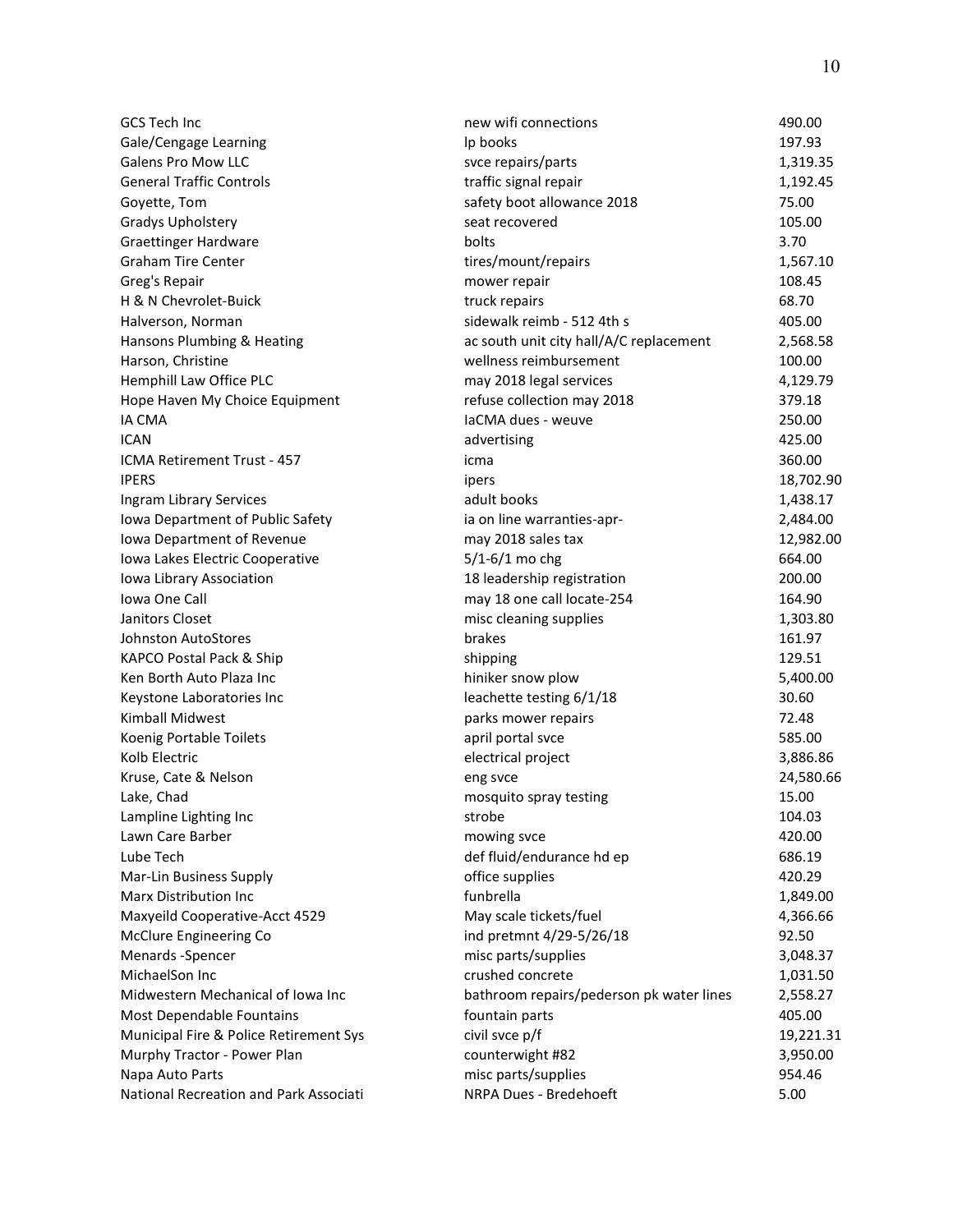| Nelson Hearing Aid Service             | meee screening hearings                      | 450.00     |
|----------------------------------------|----------------------------------------------|------------|
| Nielsen's Tire Company                 | repair #812                                  | 45.00      |
| Nighswonger, Nate                      | safety boot allowance 2018                   | 75.00      |
| Northern Lights Food Service           | concession stand supplies                    | 1,762.65   |
| Northern Safety & Indutrail Co         | safety wear                                  | 145.92     |
| Northern Tool & Equipment/Blue Tarp Cr | trailer w port a pot                         | 147.96     |
| Northwest Glass Co Inc                 | wood shop window repair                      | 280.00     |
| Northwest Iowa Planning & Development  | cdbg admin 12/19 - 5/31/18                   | 3,469.00   |
| Noteboom Implement LLC                 | misc parts/supplies                          | 1,027.50   |
| Our Neighbors the Amish                | programming                                  | 300.00     |
| <b>Payroll Expenses</b>                | 6/05/2018 - 6/18/2018                        | 213,888.12 |
| Pearson Tractor Repair                 | carburetor repair                            | 152.50     |
| Peterbilt of Sioux City                | compressor/parts u #806                      | 1,174.37   |
| Petty Cash - Aquatic Center            | replenish petty cash                         | 30.00      |
| Petty Cash - Library                   | replenish petty cash                         | 55.78      |
| Petty Cash-Spencer Municipal Golf Cour | reimburse golf checkbk 6/8                   | 3,650.00   |
| Pitney Bowes Global Financial Services | lease 3/30-6/29                              | 474.18     |
| <b>Pixler Electric</b>                 | electrical svce/supplies                     | 251.94     |
| Plumbing & Heating Wholesale Inc       | svce calls                                   | 389.31     |
| RJ Thomas Manufacturing Company Inc    | bench donation-marks/n school shelter-wright | 11,423.80  |
| <b>Ricks Pest Control</b>              | pest control june                            | 90.00      |
| <b>River Valley Telecommunications</b> | phone & internet                             | 86.89      |
| SWANA                                  | assoc dues - poulsen                         | 212.00     |
| Safelite Fulfillment Inc               | back glass repair                            | 337.94     |
| Salmon, Jason                          | mosquito spray testing                       | 15.00      |
| Schoeneman Bros Company                | wood for forms                               | 114.62     |
| Smart Apple Media                      | childrens books                              | 490.02     |
| Smith, Graham                          | safety boot allowance 2018                   | 75.00      |
| Solutions Inc                          | it svce calls & repairs                      | 2,544.90   |
| Spencer Alliance For A Creative Econom | SPACE billboard revenue py                   | 4,500.00   |
| Spencer Area Jobs Trust                | QHI #83 - Laubenthal                         | 10,000.00  |
| Spencer Auto Parts                     | misc parts/supplies                          | 471.93     |
| <b>Spencer Community Schools</b>       | student resource officer                     | 12,000.00  |
| <b>Spencer Daily Reporter</b>          | Spencer Daily Reporter                       | 2,918.68   |
| Spencer Employess Association.         | sea dues                                     | 140.00     |
| Spencer Family YMCA                    | payment #2 concession/ pool operation        | 21,079.66  |
| Spencer Main Street                    | end of yr disbursement                       | 75,000.00  |
| <b>Spencer Municipal Utilities</b>     | mo utility charges                           | 31,968.82  |
| Spencer Municipall Hospital            | pre employ drug test - c a                   | 37.10      |
| <b>Spencer Office Supplies</b>         | office supplies                              | 641.85     |
| Spencer Radio Group                    | advertising                                  | 1,020.00   |
| Spencer Ready Mix                      | concrete                                     | 1,795.50   |
| Sullivan Concrete                      | curb repair 3rd ave se                       | 450.00     |
| <b>TEI Landmark Audio</b>              | programming / tech                           | 317.66     |
| TestAmerica Laboratories Inc           | testing for npdes                            | 771.50     |
| <b>Texas Refinery Corp</b>             | dzl-lene xl10 & power clea                   | 419.34     |
| The Boulder Company                    | nuts & bolts                                 | 43.06      |
| The Retrofit Companies Inc             | bulb disposal & barrels                      | 531.25     |
| The Wall Street Journal                | 1 yr sub renewal                             | 467.88     |
| The Water Connection                   | water                                        | 6.50       |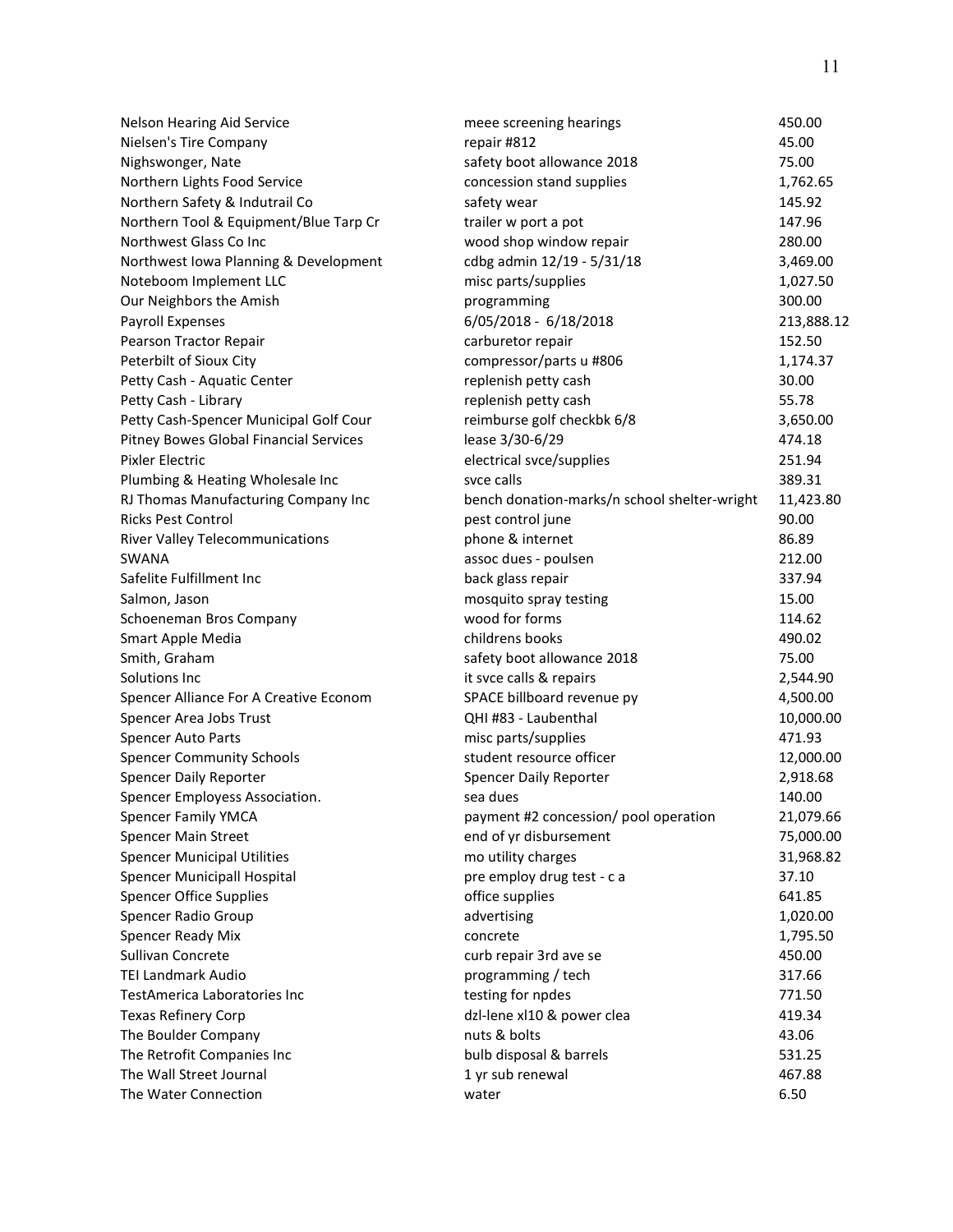| Thomson Reuters West                   |     | amer law zoning-release #1           | 295.00     |
|----------------------------------------|-----|--------------------------------------|------------|
| Tiger Pride Lawn Care                  |     | lawn service                         | 952.48     |
| Trans Iowa Equipment                   |     | belt adj rods #85                    | 33.76      |
| Treasurer, State of Iowa               |     | state withholding                    | 8,854.00   |
| US Cellular                            |     | mo phone charges                     | 798.57     |
| Unity Point Clinic-Occupational Medici |     | em/ee drug testing                   | 84.00      |
| Utility Equipment Co                   |     | fernco connectors                    | 419.79     |
| Verizon Wireless                       |     | 5/24-6/23 mo chg                     | 114.57     |
| <b>Wallace's Water Conditioning</b>    |     | office water                         | 22.50      |
| Wex Bank-Wright Express FSC            |     | fuel                                 | 70.01      |
| <b>Wiley Electric</b>                  |     | electrical project-library           | 2,736.86   |
|                                        |     | =========== FUND TOTALS ============ |            |
|                                        | 1   | <b>GENERAL FUND</b>                  | 355,072.38 |
|                                        | 45  | <b>LIBRARY RESERVE</b>               | 6,623.72   |
|                                        | 50  | POLICE RESERVE                       | 2,700.00   |
|                                        | 56  | <b>PARK RESERVE</b>                  | 5,631.00   |
|                                        | 60  | <b>SRTS RESERVE</b>                  | 405.00     |
|                                        | 61  | ECONOMIC DEVELOPMENT                 | 587.79     |
|                                        | 62  | <b>SHINE LOAN</b>                    | 2,083.33   |
|                                        | 66  | PUBLIC WORKS EQUIPMENT               | 2,700.00   |
|                                        | 90  | <b>QUALITY HSG INITIATIVE</b>        | 10,000.00  |
|                                        | 92  | <b>TECHNOLOGY FUND</b>               | 992.00     |
|                                        | 112 | FICA/IPERS                           | 16,431.07  |
|                                        | 115 | <b>GROUP INSURANCE</b>               | 1,000.00   |
|                                        | 118 | POLICE PENSION                       | 10,715.70  |
|                                        | 120 | <b>FIRE PENSION</b>                  | 3,355.08   |
|                                        | 162 | SSMID                                | 75,000.00  |
|                                        | 300 | CAPITAL IMPROVEMENT                  | 35,017.79  |
|                                        | 501 | RIVERSIDE TRUST                      | 75.00      |
|                                        | 600 | <b>ENTERPRISE CAPITAL IMPR</b>       | 10,632.50  |
|                                        | 620 | <b>SANITARY SEWER</b>                | 14,135.96  |
|                                        | 660 | <b>AIRPORT ENTERPRISE</b>            | 4,937.08   |
|                                        | 670 | SOLID WASTE                          | 41,198.85  |
|                                        | 673 | <b>LANDFILL</b>                      | 24,324.48  |
|                                        | 682 | ENVIRONMENTAL MANAGEMENT             | 1,361.00   |
|                                        | 690 | REGIONAL COLLECTION CENTE            | 1,445.08   |
|                                        | 745 | <b>GOLF COURSE</b>                   | 25,248.08  |
|                                        | 949 | <b>CENTRAL GRAGE</b>                 | 933.55     |
|                                        | 950 | <b>FUEL EQUIPMENT</b>                | 17.50      |
|                                        |     | <b>GRAND TOTAL:</b>                  | 652,623.94 |
|                                        |     |                                      | 652,623.94 |
|                                        |     | Month to Date                        |            |
| May 2018 Receipts                      |     | Revenue                              |            |
| 001-GENERAL FUND                       |     | 519,472.94                           |            |
| 020-PROPERTY INSURANCE                 |     | 8,278.53                             |            |
| 040-CEMETERY RESERVE                   |     | 1,689.67                             |            |
|                                        |     |                                      |            |
| 041-RIVERSIDE COLUMARIUM               |     | 15.48                                |            |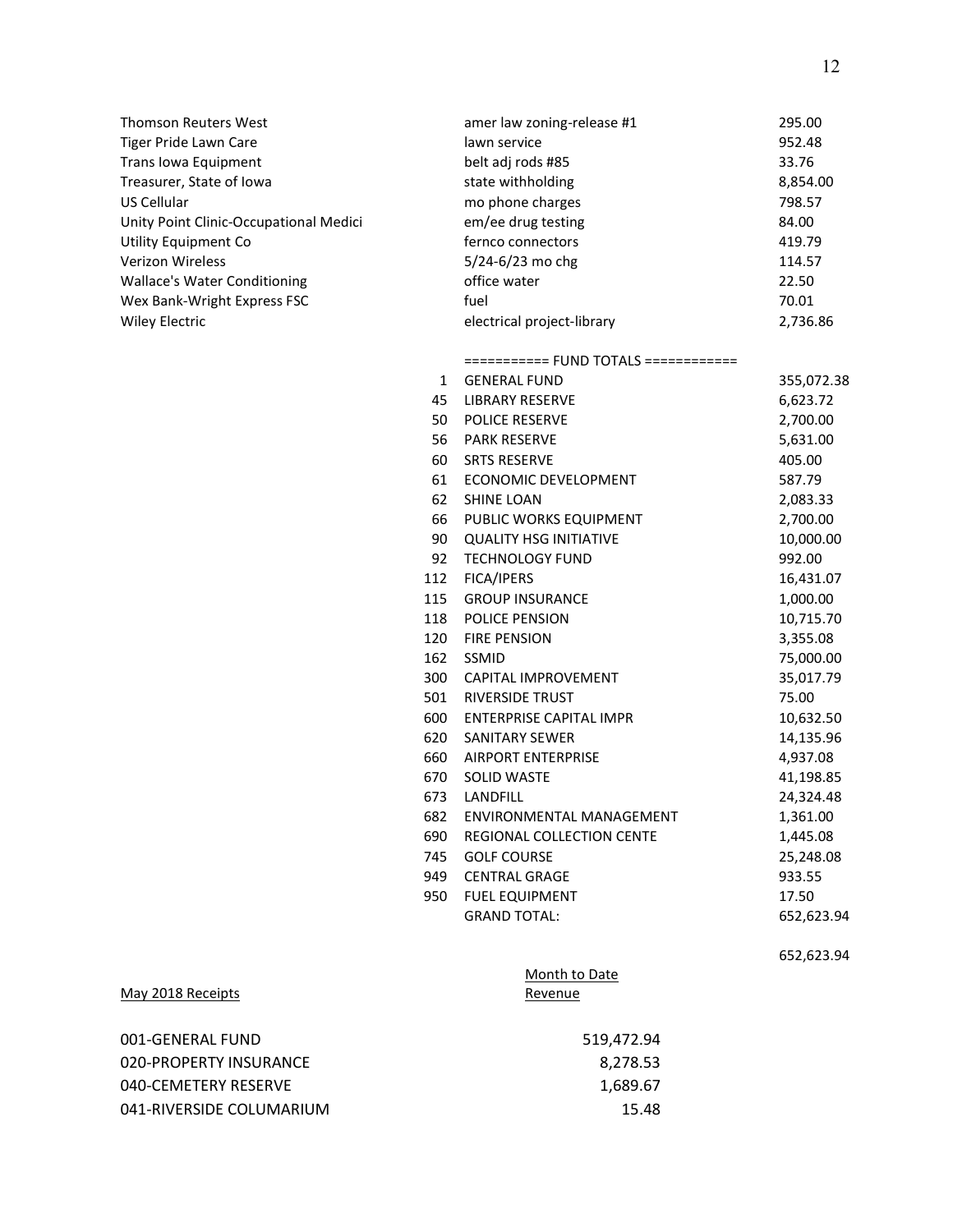| 045-LIBRARY RESERVE       | 85.86      |
|---------------------------|------------|
| 047-COMMUNICATION CENTER  | 896.76     |
| 049-DRUG EDUCATION        | 8.2        |
| <b>050-POLICE RESERVE</b> | 5,216.69   |
| 052-FIRE RESERVE          | 9,283.97   |
| 053-CAPITAL IMPROVEMENT R | 85,145.73  |
| 054-STR IMP RESERVE       | 31,052.66  |
| 055-SIDEWALK RESERVE      | 208.59     |
| 056-PARK RESERVE          | 15,564.77  |
| 059-TREES FOREVER         | 1.82       |
| 060-SRTS RESERVE          | 2,687.54   |
| 061-ECONOMIC DEVELOPMENT  | 945.15     |
| 062-SHINE LOAN            | 4,206.08   |
| 063-RENAISSANCE INITIATIV | 16.46      |
| 064-CABLE TV              | 93.48      |
| 065-BRIDGE RESERVE        | 62.85      |
| 066-PUBLIC WORKS EQUIPMEN | 13,182.42  |
| 068-CITY HALL RESERVE     | 2,637.78   |
| 070-STORM WATER DIST #1   | 1,908.39   |
| 080-STORM SEWER RESERVE   | 1,254.85   |
| 085-HOTEL/MOTEL TAX       | 46,704.60  |
| 087-SPENCER CARES         | 112.94     |
| 089-EMERGENCY FUND        | 459.08     |
| 090-QUALITY HSG INITIATIV | 96.28      |
| 092-TECHNOLOGY FUND       | 2,667.50   |
| 093-ACCRUED BENEFITS      | 137.54     |
| 110-ROAD USE TAX          | 134,937.02 |
| 112-FICA/IPERS            | 19,978.95  |
| 113-WORK COMP             | 11,190.87  |
| 114-UNEMPLOYMENT          | 1,873.82   |
| 115-GROUP INSURANCE       | 87,022.81  |
| 117-CIVIL SERVICE         | 1,531.86   |
| <b>118-POLICE PENSION</b> | 16,527.13  |
| 119-POLICE SPECIAL PROCEE | 29.15      |
| <b>120-FIRE PENSION</b>   | 4,553.95   |
| 124-LOCAL OPTION SALES TA | 162,945.27 |
| 125-T.I.F.                | 86,435.48  |
| 127-SALES TAX TIF         | 92         |
| 162-SSMID                 | 3,519.41   |
| 200-DEBT SERVICE          | 35,781.76  |
| 300-CAPITAL IMPROVEMENT   | 118,454.58 |
| 500-PERPETUAL CARE        | 0          |
| 501-RIVERSIDE TRUST       | 19.13      |